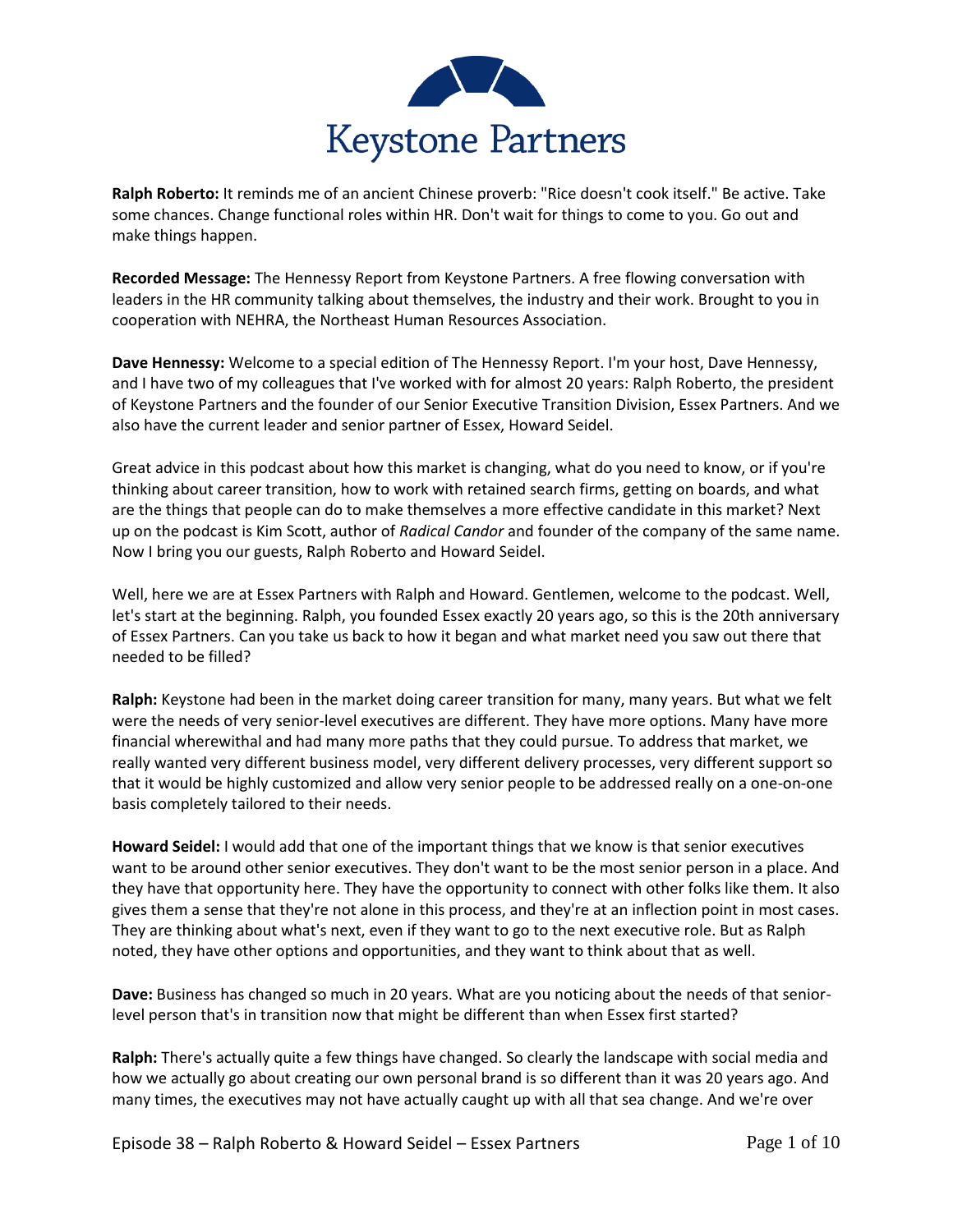

there advocating for how they personally brand themselves. How do they create a presence in social media? How do they really identify themselves and differentiate themselves in the marketplace?

So that's really quite different. I think the average tenure of a CEO in many of the C-suite is quite different. There's many more opportunities where their career aren't just a steady line and then retire. But there's changes of companies and changes in roles. We also have executives that really have shifted from sort of the baby boomer mentality of everything is in it for the career. But they're starting to say, "Wait a minute, I have a life. I want to do something I find interesting and motivating." And it's not just about the financial remuneration.

So that's actually very much different than it was 20 years ago. Well, so many of our clients today are really trying to ... Sure, they're very interested in the financials, but they're also very interested in having a mission and something that really rewards them psychically as well.

**Dave:** It makes me think about the different functions. How has HR changed from your viewpoint? Because you've worked with a lot of HR people in transition. How has the CEO's view of what HR can bring and people strategy and culture bring to their organization changed? And how are you seeing that affecting HR careers?

**Howard:** I think the big evolution in that is that, and I think this is happening in a lot of the functional areas, it's about being a business person in addition to functional expertise. So for the HR executive, it's about knowing that business, understanding the ins and outs of profitability in that business and being able to convey the needs in terms of people to the business rather than the other way around.

**Ralph:** And I think it's probably the most exciting time I've ever seen to be an HR leader, and it's gone from functional content expertise, which is sort of the poker ante to get into the game, but it's really gone much more towards how do you drive the business forward with culture and building effective teams and really the HR strategy of how do we fully utilize our human assets? And I think that's exciting. That's fun.

And what else is also interesting I think in so many ways, they've become more partners with the CEO to drive that change and to really shepherd the culture and create that environment. And that's the really fun stuff of HR.

**Dave:** I agree totally, Ralph. And we're seeing that with all of the guests on the podcast. The real effective HR leaders are in those partnerships every day with the CEOs and the other executives.

C-level executives, CEOs are used to calling retained search firms and getting callbacks instantly when they're inside. And then when they're not in that chair and they're in transition, it's a whole different dynamic, not only calling retained search firms, but sometimes even the networking process is a little bit surprising to them that they're not getting those responses like they were in that seat.

And I was wondering if either of you could talk about that and other surprises to C-level people when they're in this process that you have to help coach them through.

Episode 38 – Ralph Roberto & Howard Seidel – Essex Partners Page 2 of 10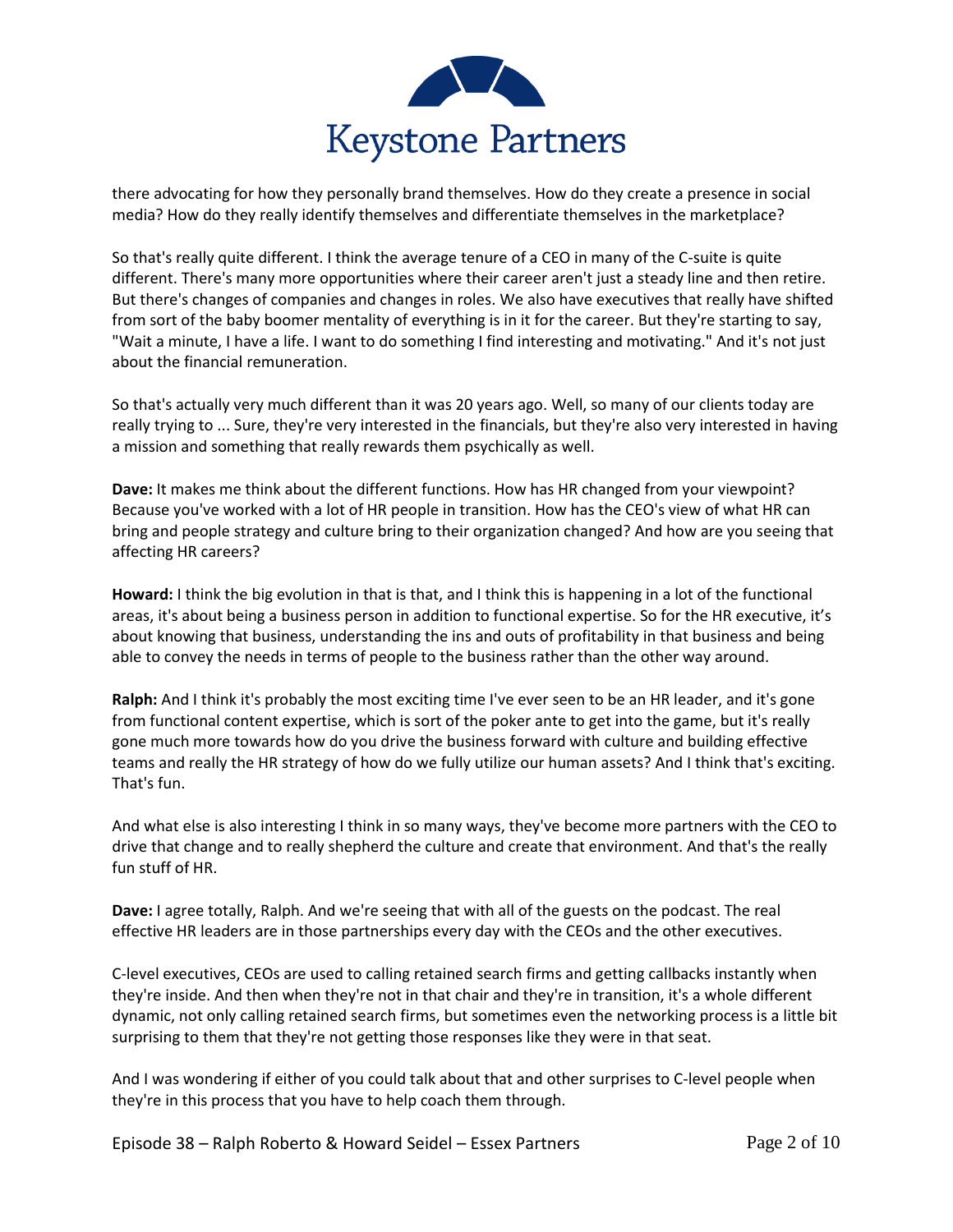

**Howard:** Even with the general sophistication of our clientele, there's a surprising lot of executives who don't understand the role of the executive recruiter vis-a-vis themselves. They think that they're looking for executive recruiters that are going to represent them. They're not. They're representing a company. So there's disappointment sometimes that even as a CEO that they're not getting more traction.

And what we try to convey is, for the recruiter, it's about finding that exact match. They're being paid a premium to find that exact match. One of the things I think what's happening in the market generally is specificity. It's tailoring specific needs of that role and really finding that needle in the haystack that's going to fit. It's not just about the "best available athlete."

So, companies don't want mistakes. They have low thresholds for risk. And we're seeing that in addition to the recruiters being very specific about what they're looking for, there's a lot more of a desire for consensus in organizations. There's a lot more thinking through, "What do we really want?"

So, we're also seeing that searches are taking longer, and job opportunities are taking longer. One of our jobs is to help them figure out not just can they do that role, but have they done that role in some way? Even if it may not match perfectly, is there some way which they can take their experience and present it in a way that checks some of the boxes that somebody may be looking for?

I had a client once, very senior executive out of financial services who came into my office and said, "I was calling this guy two weeks ago when I was in my role. He would've called me back in 10 minutes." And that's one of the things they experience. I think on the whole, CEOs may be in a better position and HR folks may be in a better position than some other folks to get the attention of recruiters, particularly if a recruiter, even if they don't have a role, sees that they're going to land somewhere and believes that they will land well, because the nature of the game with recruiting is not just filling roles. It's really finding needs for companies.

Having said that, it's still a frustration for folks that they don't get as many "courtesy meetings" as they might think. And we've had recruiters just straight-out tell us, "We have a limited amount of time. We're trying to find new opportunities, we're trying to fill the current opportunities we have, and we don't always have time to even have those 15- or 20-minute meetings." So that is a surprise to a lot of folks in the process.

**Ralph:** One thing that I've always found interesting is that a lot of these folks are very savvy business people. Yet somehow when it comes to retained search, they forget basic business models. And what we try to do is say, "Well, just think about their retained search business model and what they're trying to do. And then how does that match up with what you're asking for, which is, 'Just meet with me, meet with me multiple times...' It doesn't really work that way."

So, one of the things that, it is surprising to us, but we always go back and try to educate them, "Here's a business model for retained search. Now, how do you fit into it? How can you add value?" And it's also interesting that a number of senior executives will have a legacy of not returning calls when they were in roles, or not building relationships, not being helpful, and then are surprised when they're maybe on the other end of that.

Episode 38 – Ralph Roberto & Howard Seidel – Essex Partners Page 3 of 10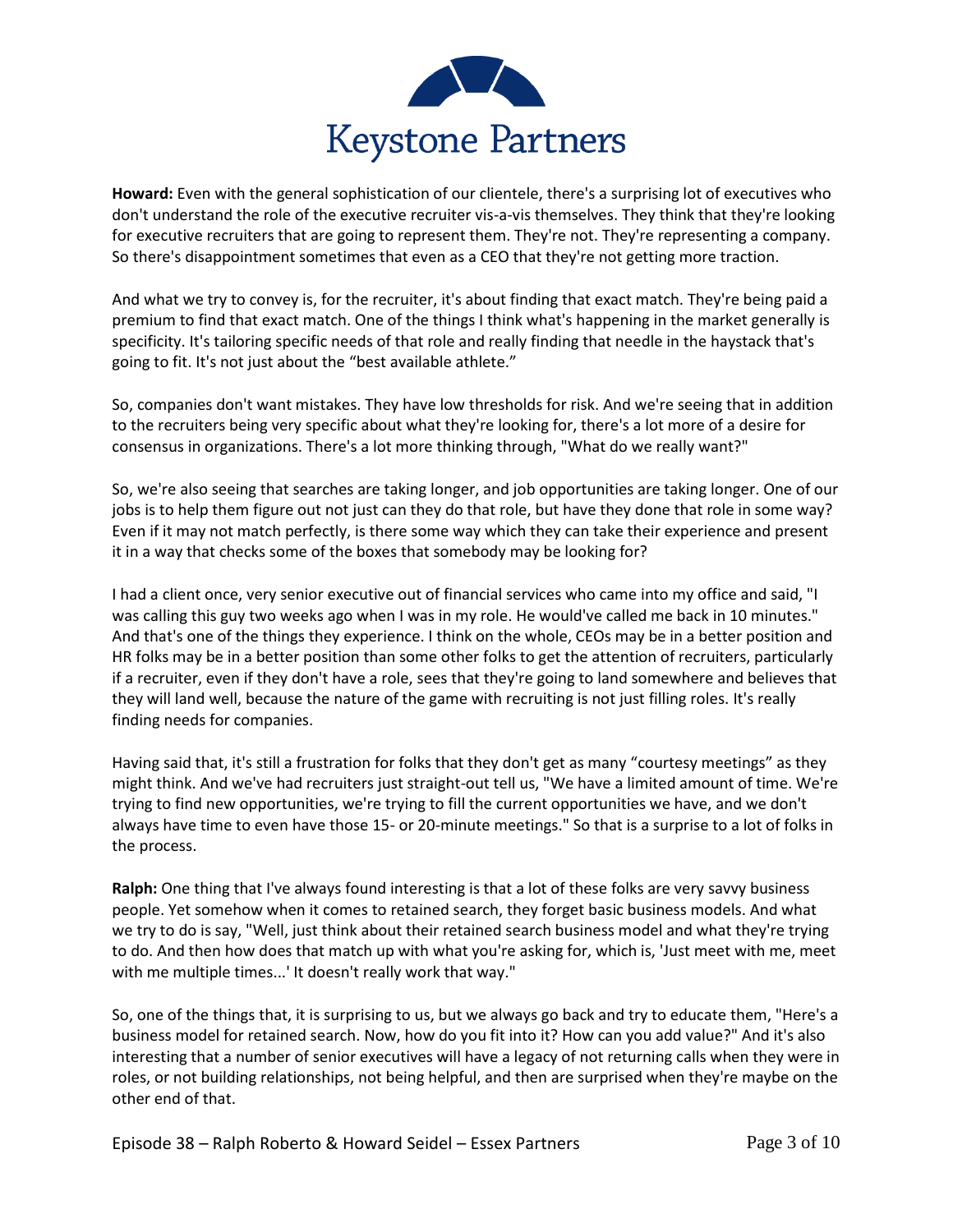

So again, it's something that we try to build knowledge about the business model and knowledge for how to build enduring relationships that will help in the future as well.

**Howard:** We've had recruiters, and we bring in recruiters and have panels and discussions, but we've had our recruiters straight-out tell our clients on a slate of candidates, "I can only put up to usually one person who's in transition." And our clients can get upset by that. But if you think about what the recruiter has been paid to do, if they bring them four or five people, all of whom are in transition, the client is not going to think that they're getting their money's worth for that.

So again, part of our job is to make sure that that resume, that LinkedIn profile, the messaging all pop so that they can be that one the recruiter's going to present.

**Dave:** Oftentimes, senior executives have risen to that level because they've had success over and over and again in their career and have been pulled out of roles to get promoted or pulled out by a retained search person to get another job. And then soon before we meet them, this is very unexpected. They've probably never had an unsuccessful moment in their career of significance. Can you talk a little bit about the emotions that somebody that's been that successful for so long, what happens and how you guide them through it?

**Howard:** It's a great question. I call it the paradox of success, which is the more success you've had and the later it happens when you have what is "a failure," the more impacted people can be by that because they don't have that experience. And it can take a toll. I talked about the person who felt like they weren't getting callbacks in the way they should. I had another client who said, "Howard, last Tuesday at 2:00 in the afternoon, I was at a Bed Bath & Beyond. I never want that to happen again. We've got to figure out a way around it."

Some of this is having a plan for what's next and having people get excited about what's next. I also think it's about understanding that you don't lose your legacy, that often leaving a company is part of the natural cycle of executive life these days. And the fact that it happened later than earlier, it can be a good thing, but it is a thing. And it's an opportunity to figure out what you want to do next.

So, I think that the big thing that sometimes we have to fight is that reaction of our clients who tend to be competitive, tend to be type-A, to want to choose things to show the world that they're still relevant as opposed to choosing things to do because they want to do them.

**Ralph:** Yeah. And again, I would say, as we know, there's going to be more disruptions in a career. It's not going to be a straight line any longer. So I think people have to get used to it and adjust. There's also so many great stories of people who've been spectacularly fired or their situation blows up and they emerge with tremendous opportunities.

Just recently, Lee Iacocca passed away. I'm not sure people remember, but he was fired spectacularly from Ford, and then he ended up running Chrysler. So I'm not saying that will happen in every case, but there's opportunity for that to happen. There's opportunity to reinvent. But the biggest thing is there's opportunity to reinvent the next chapter in something that you want.

Episode 38 – Ralph Roberto & Howard Seidel – Essex Partners Page 4 of 10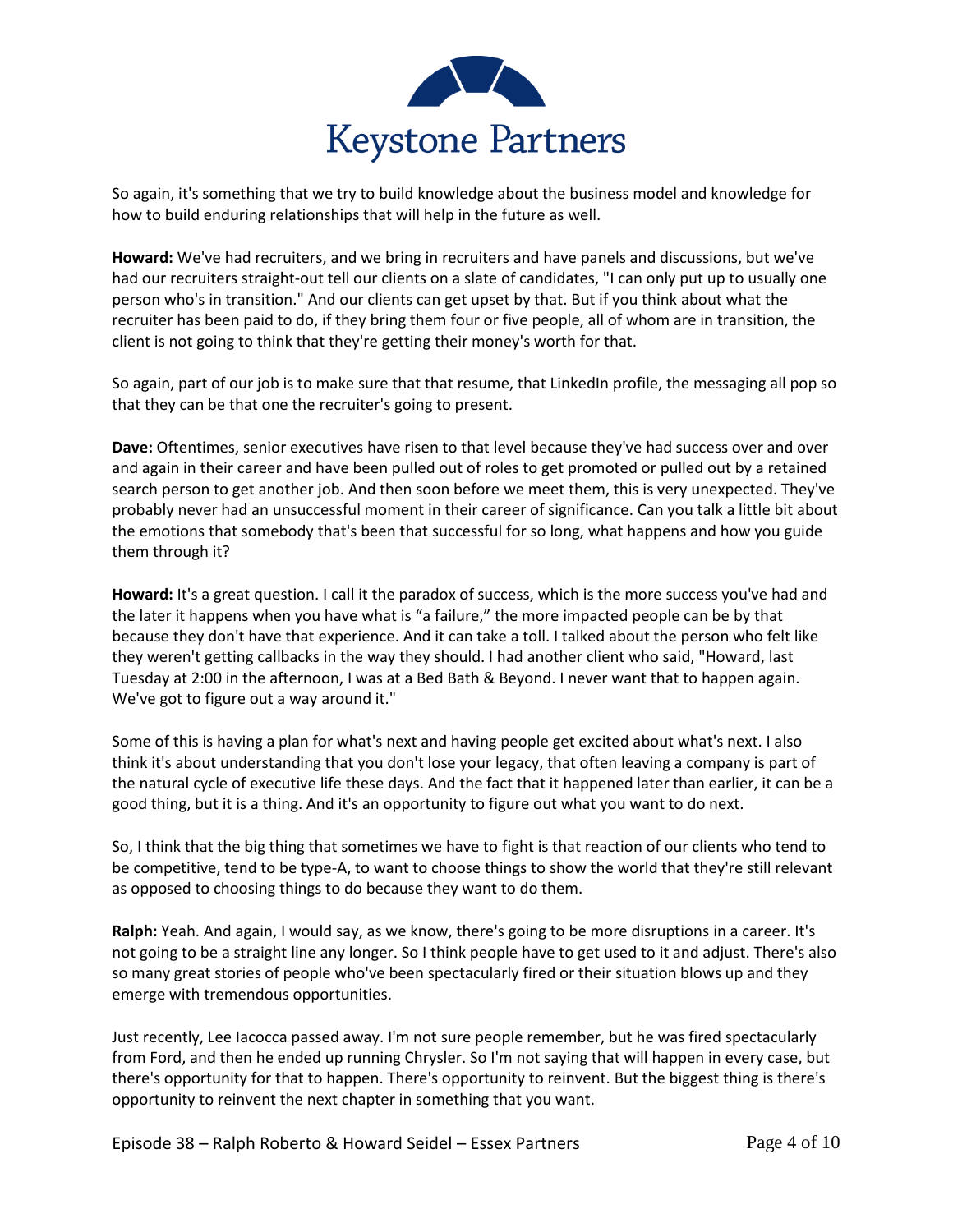

**Dave:** A lot of executives today are very interested in paid board seats and I know you do a lot of work in helping people position themselves for those board seats and get prepared for them. Can you talk about some of the trends that are going on with getting on those board seats and the function of boards? Because I know there's a whole lot of dynamics happening now, and there's new pressures. With boards.

**Ralph:** Well, you can see why it's so attractive. So many people who are in the later stages of their career say, "Gee, I can use all my experience and really serve on a board, and I'll also have flexibility, and I'd like to get paid." So it's clear why there's such a drive to that. What we try to do is educate people, "Well, let's talk about what boards do. Let's talk about what nominating committees do. Let's talk about if you're filling a board search, what are you looking for? How would you go about it? Understand that. Then you'll have a better understanding of identifying where you possibly could fit."

So often people come in, "Well, I want to be on a board." "Okay, great. What qualifies you to be on a board? What kind of board? What size company? What stage company? What are you bringing that would be of interest?" We really work with them to understand the dynamics of board selection, to understand that they're not…they're looking to fill talent gaps in specific skill requirements that may be missing on the board, that stage and background and connections are important, and then how to market themselves for those.

**Howard:** For a long time, the focus was on retired CEOs and CFOs. I think that there's been an expansion of folks who are looking for current as well. I think they're looking also at different functions – cybersecurity is something that folks are very interested in. Sometimes organizations have really very specific niche needs that they're trying to fill at a time. So I think that's a big piece of it in terms of trying to expand the board.

And then the big issue is diversity. We are hearing it all the time from clients. It's an interesting dynamic. We hear from particularly our older male clients that they're getting pushback. But when we hear from our women and from minority candidates that they're not getting the calls that they would expect either. So clearly somebody's getting those calls.

And I think part of what the dynamic is, is that particularly when board opportunities go to recruiters, they're really trying to put a slate together and emphasize diversity. But part of the issue is there's also a lag in terms of there needs to be more women and more people of color that get into the higher ranks of the C-suite as well so that there's more of a pool to grab from. So that's part of the dynamic now.

**Dave:** I know when a lot of people come to Essex, you mentioned earlier that people sometimes come with a lot of financial flexibility, they have some options. And I've heard from you that maybe more than half are considering nontraditional roles when they come in, but it usually ticks back up the other way. And could you talk a little bit about that dynamic, the process that we take them through and the evolution of their thinking when they've maybe been in a role for a long time and want to take a break but then they somehow get back into another C-level role?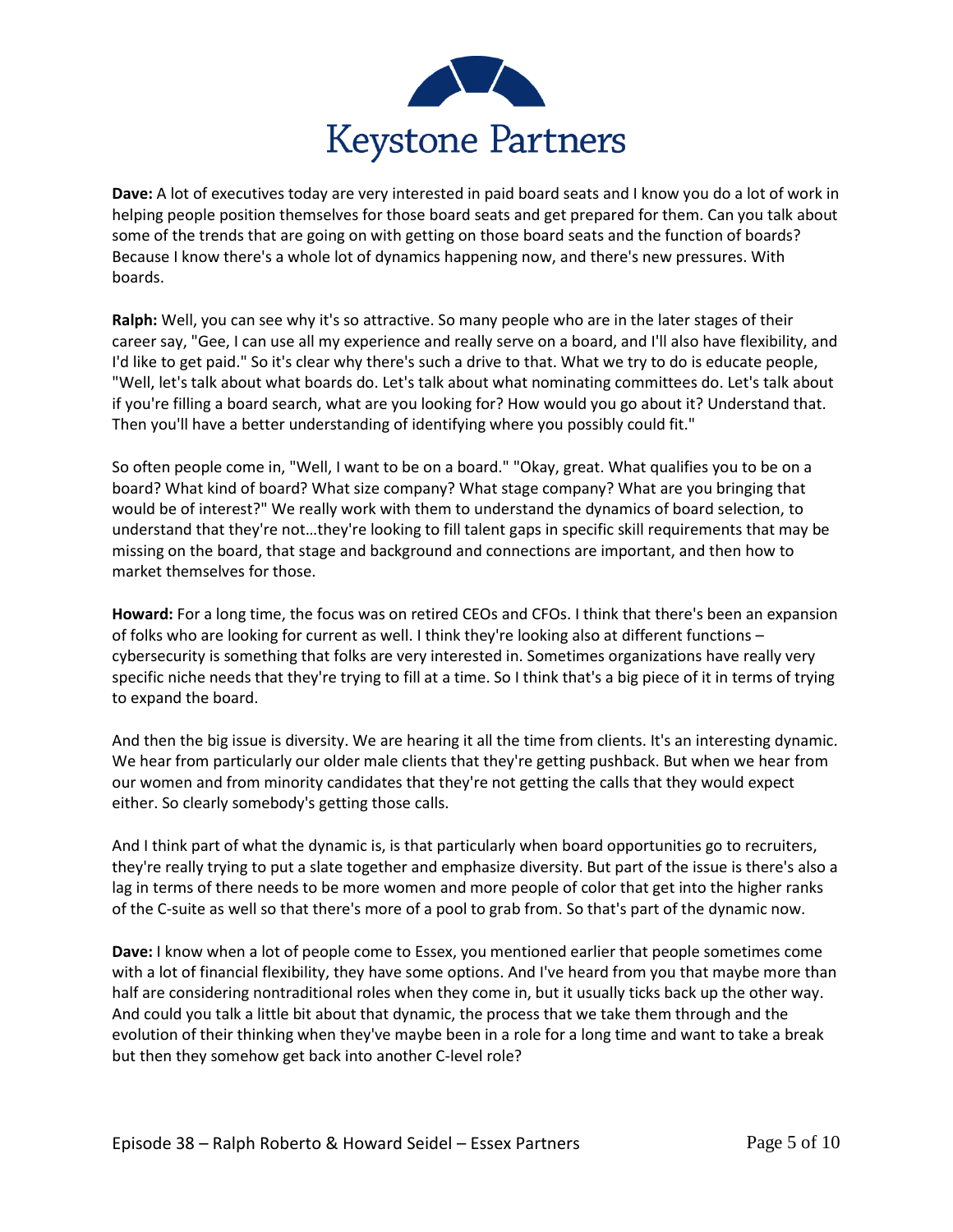

**Howard:** I think most of our clients are at some type of inflection point in their careers. Even those who want to get back into the next executive role and they have a pretty strong sense that they want to do that, they still want to take a step back and think about what kind of role, what kind of culture. They've been in a place for a long period of time. They want to think about, "Well, what's next?" If they've been at a place for a short period of time, they want to think about how can they be in a place where might be a better fit for a longer range of time?

Then we have probably, so I'd say all of our clients tend to at least want to think broadly about having a clear criteria of what they want next. And we have probably 50% of our clients that really want to think about, "What are my options here? What could I do that might be different?" We have a very sophisticated career assessment process. We have a couple of business psychologists on the team at a PhD level. We work in concert with them, each of the partners of the firm to really understand what motivates them. What do they get excited about? What are their priorities professionally and personally? And we work to think how that converts to potential careers.

And that may be a full-time career. It may be a combination of different kinds of work-related things. It may be some kind of portfolio career. It may be balancing the things that they want to do professionally with a lot of things they want to do personally. But we have a lot of folks that want to think about that.

I think one of the things that we see, though, is that folks that we work with, senior executives, they want to be active in some way. There may be something in there where they have a hobby or a love that they want to be able to have some time for, but they want to be engaged in some way at some professional level.

**Dave:** Thinking about our HR listeners, as you think about the successful candidates for top HR jobs, what are the things that you're seeing those candidates exhibit? What are the things you've coached them on, or what are the qualities, traits, competencies, their approach to the search process that really effective HR leaders are having?

**Howard:** I think the things we see, and it speaks to something we mentioned earlier, the senior HR folks that we see that do well present themselves as business partners to the CEO. That's one piece that's I think really critical, the business acumen, being able to partner, and that relationship with the CEO that I think's critical.

I think the other thing that we see is usually there's some kind of element of broad background that they may not be experts in everything, they're not going to be, but they can check the box in a lot of things. I mean, I had a client once who had…terrific leader, great background. She didn't have as much compensation and benefits in her background. And it was a factor in the search. I mean she overcame it, but it was a factor in the search. So I think the breadth of background helps folks in the process.

**Ralph:** The biggest thing I see really successful HR leaders do is, through the interview process, they connect with, they're able to drive business result. So it's not even, "Hey, I know the program speak or what." It's really about driving the performance of the business. They can do that through connecting with the strategy, high-performing teams, being an evangelist for the culture. But that's really where the

Episode 38 – Ralph Roberto & Howard Seidel – Essex Partners Page 6 of 10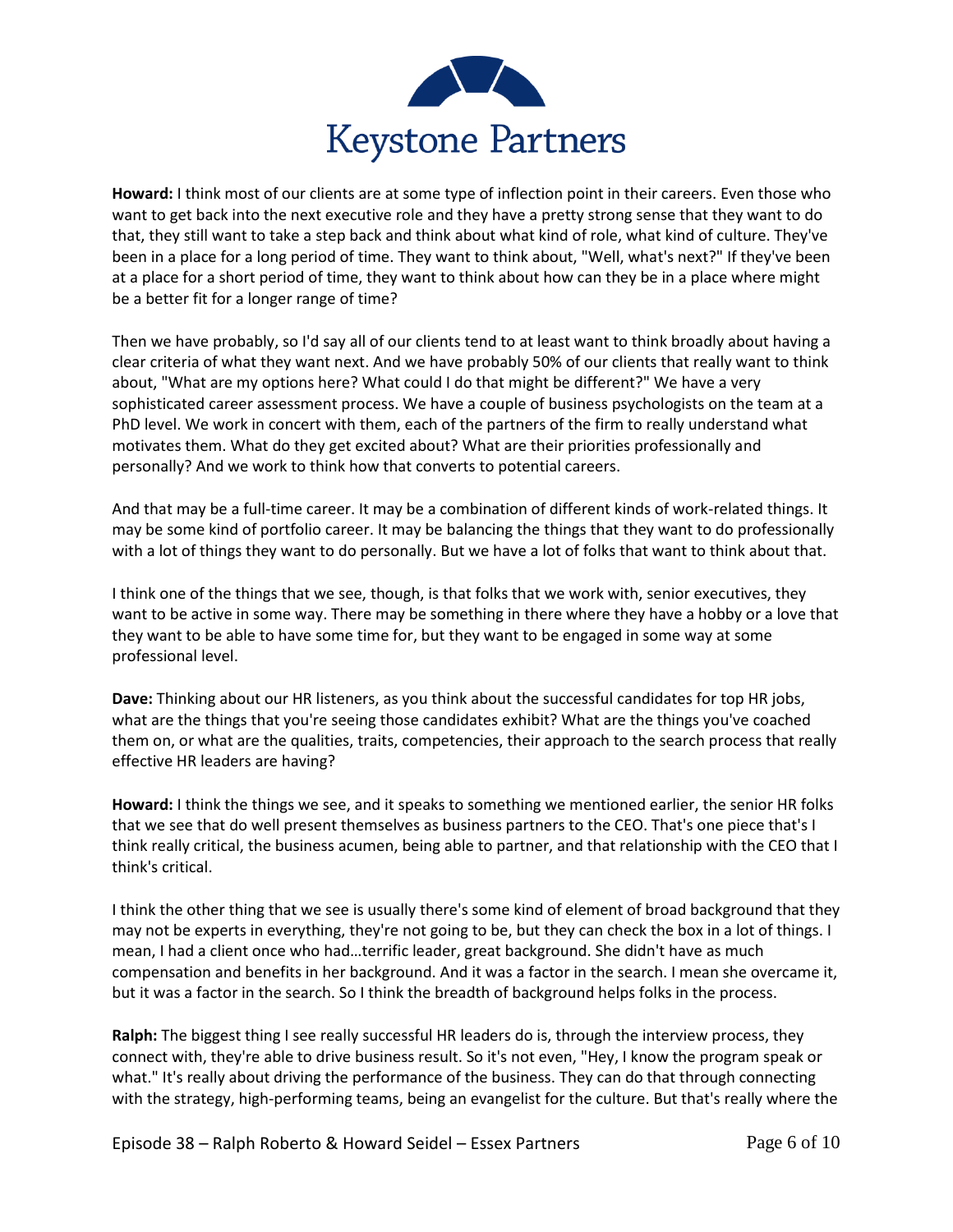

rubber hits the road where these folks can demonstrate, "Hey, if you hire me, you're going to get better results in your company," and that the CEO or the interview team really believes it.

**Dave:** That's good.

If you had one piece of advice to give an executive in transition, what would it be?

**Ralph:** So often we see executives come in, and their ego is driving the process. "I have to prove to the world that I'm back, that I have a better role, a bigger role," and that becomes the driving force. And what I would tell people is that's the ego talking. Just step back. What was really going to make you happy? It's a completely different question. You're not trying to please this audience that you're trying to prove wrong, but you're really kind of thinking more about yourself. And ultimately, how are you going to be happy? What's going to really be satisfying? My one piece of advice is think that way. Change the mindset to that. Spend some time on that, and you'll get a very different result.

**Howard:** When you've left your last company or you're in transition, you haven't lost your legacy. You still have a story to tell. You've still done these things. And the fun is getting to figure out not only how you want to tell that story, but to Ralph's point, who you want to tell it to. What are the areas that you get excited about that you want to tell it? I do think people get trapped into this idea of, "Boy, I shouldn't have had to leave, and I'm going to show some people."

And I think there's also people who get trapped into the idea of, "I don't have a title anymore," and get lost. And because we've seen this and we've seen people go through this so many times, we understand that doesn't mean that much in the transition process as long as you can get past it. And the big thing is, once you figure out what you want to do, to be able to articulate what your value equation is for doing that and be able to do it to succinctly and be able to do it in your messaging, to be able to do it in your collateral, be able to do it in interviews all the way through.

**Dave:** What is different about an international search at the executive level that candidates have to be conscious of?

**Ralph:** I think there's a number of things. So, one, if you're really in an international search, do you have global experience? You really have to have some, establish a track record and credibility as to why someone would want to put you into those roles. So assuming you have that, think about it, the job search process is a lot of work, and you're now expanding the geography that you're looking at.

So, you have to be as knowledgeable, if you're conducting an international search and you're willing to move to London and there are jobs there or wherever it is, you have to put in the groundwork to understand the market, to understand who the recruiting firms are, to understand who the target companies are. It's a lot of legwork, and I think what we try to educate people on, is it's fabulous. You also increase your opportunity set.

But what does not work well is increasing the opportunity set without preparation or homework or groundwork. That is just kind of shooting in a large, large ocean. And I do think companies that are

Episode 38 – Ralph Roberto & Howard Seidel – Essex Partners Page 7 of 10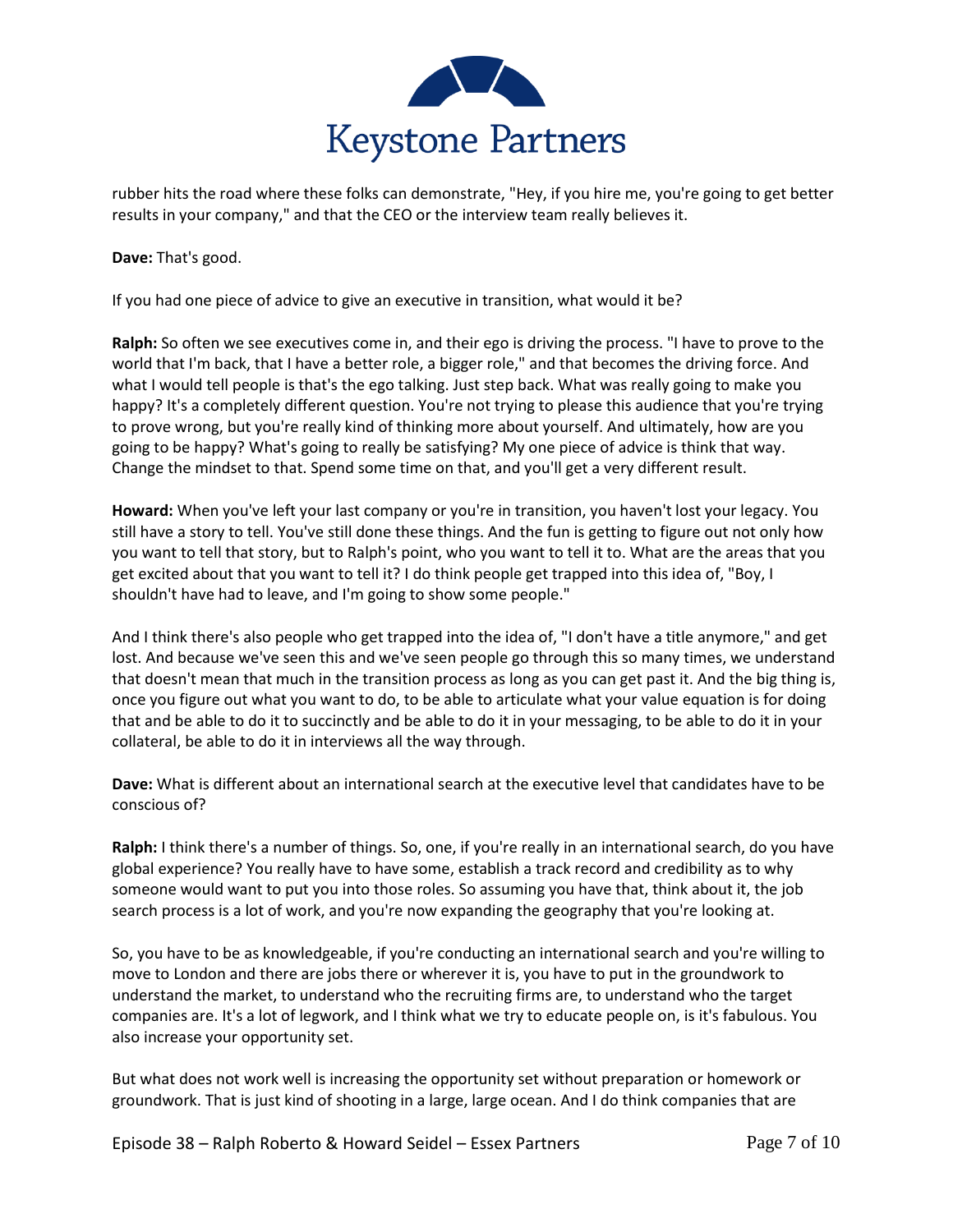

looking for global talent, they're sophisticated about that. They're going to look and see your experience. They're going to check that out. So again, if you're really a viable candidate, you really should know that marketplace. You should know the competitive set that where in that marketplace that you're going for. So I just think it's more groundwork.

**Howard:** When you're engaged in a national search or an international search, you need to have a pretty good sense of where you really would be willing to go and where you wouldn't, because one of the worst things you can do is, particularly when a recruiter's involved, is go to the very end and pull out because a location isn't right or you've decided not to relocate. There the damage is not just to the company that you're having a conversation with, which may or may not be relevant, but it's to the recruiting relationship itself.

So that has to be thought through. You don't have to know immediately whether you want this particular job, but if you're not going to take it, you can't at the 11<sup>th</sup> hour not take it because you don't want to move to this place.

**Dave:** On C-level searches now, what percentage of them involve recruiter retained search?

**Ralph:** C is a very big… it covers a lot of geography. So if you're talking about C-suite in Fortune 500, typically those are going to go through the large retained search firms or retained search. And there's a lot of reasons for that that make a lot of sense. If you're saying the C-suite in a 10, 20 million, \$50 million company, I would say that's not the case. And that's one of the things with terms. C is a big… covers a lot of ground.

I do think the retained search firms are doing very well with large firms and filling those very top jobs, and they bring a level of objectivity and a third party and assessment that I think is very helpful, and you're going to see a lot of those. As you come down that, there are companies that have their own internal search groups. There are then smaller firms that may just do it through their networking or through their PE firm or VC firm.

So, what I would say is clearly you need to evaluate where you are in that chain and then how large an impact the recruiting community's going to have, and then to have a good plan to cover those.

**Dave:** You mentioned the VC and PE firms. How do we advise people to work with those organizations to get exposure to that mid-market and small market?

**Howard:** It's a pretty insular market. So really, and it's a larger point that we haven't gotten into, networking is really crucial in this process. And one of the changes I think that's happened in the years I've been doing it, which is now about 20 years, I think executives come in this process and they understand that they're going to have to network, that's it's important. And even where recruiters may have roles, networking into those recruiters becomes important.

I think it's particularly important in private equity and VCs. We've had a private equity partner come in here and say, somewhat sheepishly but honestly, "Look, we tend to think anybody that should be in our

Episode 38 – Ralph Roberto & Howard Seidel – Essex Partners Page 8 of 10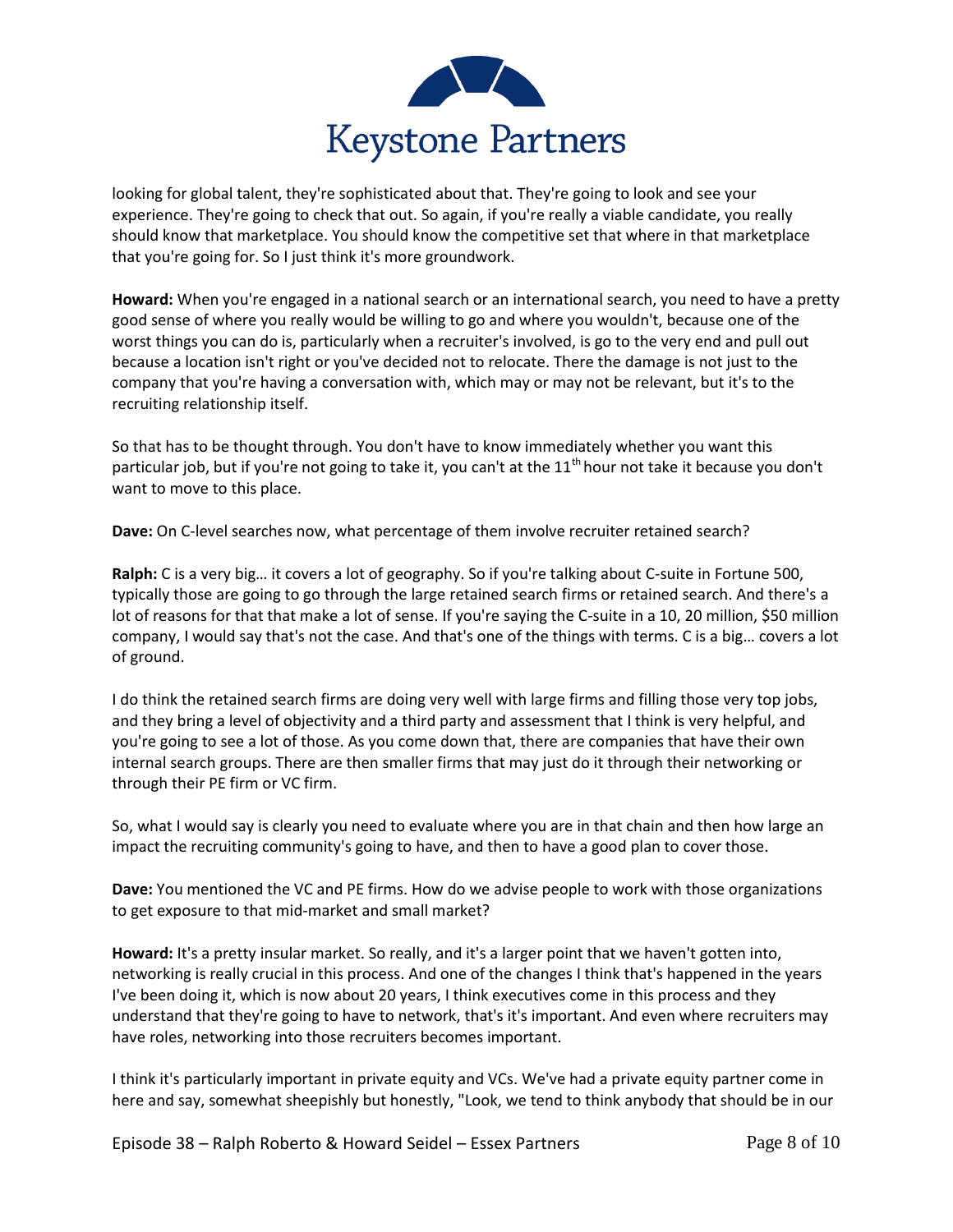

network has found us." So cold calling isn't always the best way to do that. It's really working hard so that your network can get you there.

**Ralph:** I would say a couple things. So VC firms and PE firms, they all have an investment area, sort of size of deal, let's use PE as an example, size of deal, stage of market, stage of development, and focus. So there are firms that just concentrate on services or financial service or whatever it is, bio, life sciences.

So, one, you really have to do your legwork to say, "Okay, who are the firms that I overlap with the market space, the domain knowledge, the size, the scale that their investment parameters fit what I'm looking for?" Then, secondly, you need to have a reason to connect with them. And it's not, "I'm looking for a job." So for example, could you help with deal flow? Are you aware of potential acquisition targets? How do you create value? Many of the firms, this won't be with boutique firms, will have a talent partner. Those talent partners, part of their job is to build the radar screen of talent. They are very interested in talent, especially talent that is familiar with the domains that they invest in and know the companies.

And again, to Howard's point earlier, the best way is to network with somebody that you do know that's in their network. And again, typically they will want to meet with you if your background is something that overlaps with what they're investing in and you can bring insights. I would definitely say where people make the mistake, they're not recruiters. They're not trying to find you a job. Their mission is to buy companies and create value. So that's what you really want to be able to help with.

**Howard:** And on that last point, it's understanding that they are trying to create value in a very specific timeframe. So they don't necessarily want you talking about the processes you've put in over 10 years to get you from here to there. They want, "How are you going to do something with a sense of urgency in the three to five years that we think that we're going to have this company?" It's about exiting well.

**Dave:** Well, as you both know, we produce this podcast at Keystone in cooperation with NEHRA, the Northeast Human Resources Association. And they have a Young Professionals Group within NEHRA called NEHRA YP. And now Meghan Mandino, producer of the podcast, has the NEHRA YP question.

**Meghan Mandino:** Hi. So for those up-and-coming in HR, what advice would you give to them if they want to get to the C-level?

**Howard:** I think it's two things, and I think both these pieces of advice are the same, whether somebody wants to get to the C-level or just get to heading an HR function. And that is, and it speaks to something I'd mentioned earlier, understand business, not just the HR function. Understand what business is about. That may involve additional study, but that is really important.

I also think take advantage to get a broad background in HR. Understand the different components, how they work together, and how HR can really feed the business, how it can change business results, how you can use various elements of HR, whether it be compensation, culture, or the litany of development to really impact the business.

Episode 38 – Ralph Roberto & Howard Seidel – Essex Partners Page 9 of 10